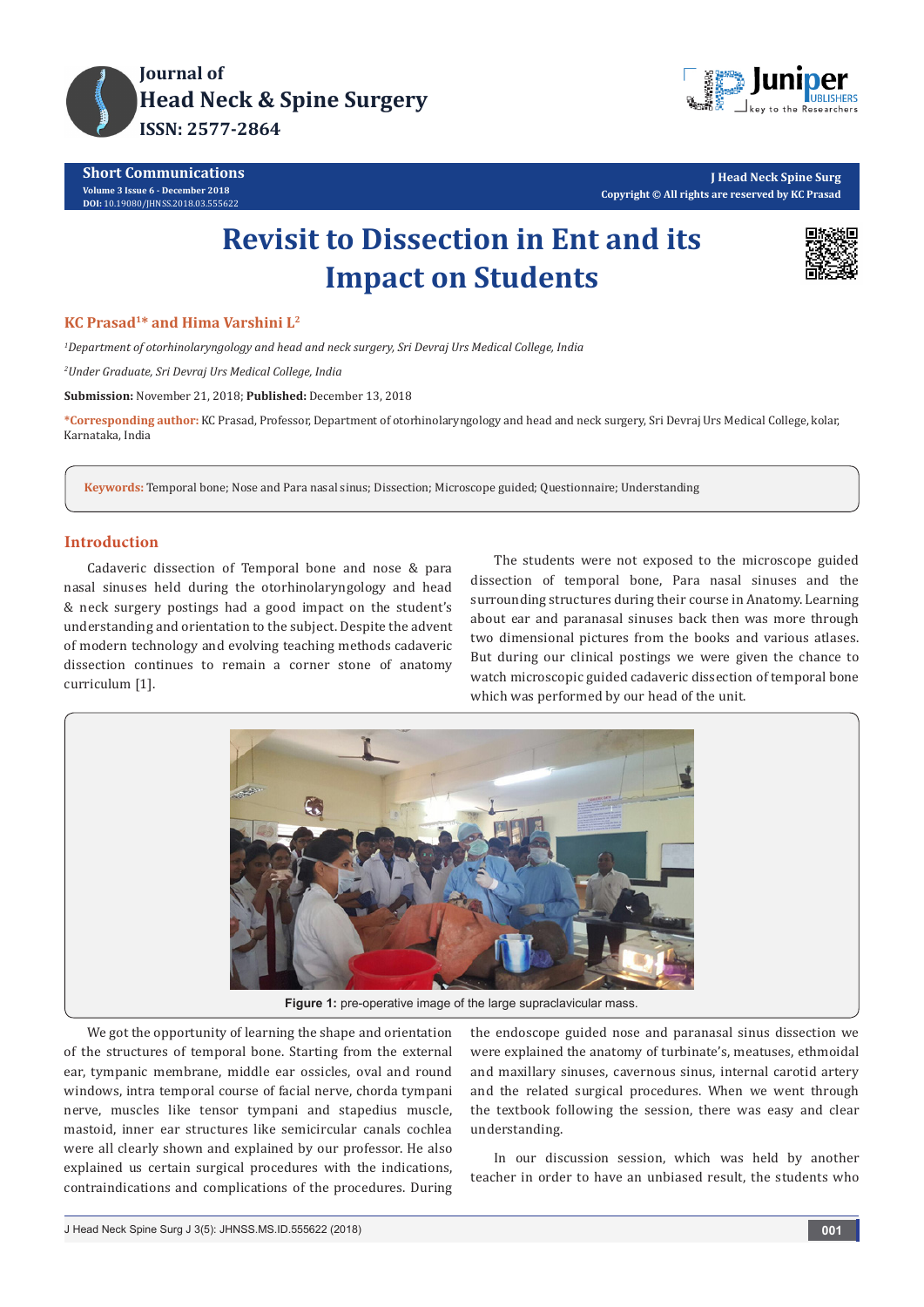had attended the session had answered better than those who had not. Though some of the students had answered, they could not answer the deeper questions to which the students who had attended answered. So, the students who had not attended the session felt the need of dissection and had asked for a repeat session. In the repeat session all the students irrespective of the phase were allowed and shared the knowledge.



**Figure 2:** Showing middle ear anatomy explanation.



Dissection gave a better view of structures compared to surgical procedures as the structures obstructing the view can be removed in dissection.

From the student's perspective dissection makes anatomy more interesting and long-lasting knowledge [2] thorough knowledge of anatomy is required for us to understand the pathophysiology of various disorders involving temporal bone and paranasal sinuses and head and neck areas elicit proper history, proper methodological examination, to arrive at clinical diagnosis and for treatment aspect of diseases. So, these dissection sections during our clinical postings deepen

our understanding of anatomy and provide three-dimensional perspective of structures thereby improving our skills in history taking clinical examination and understanding surgical procedures [2]. We also performed well in the subsequent internal examination (Figure 1-3).

Students opinion is taken in the form of a feedback questionnaire and the result is as follows.

#### **Result**

i. 68.2 percent of the students strongly agree that cadaveric dissection is interesting.